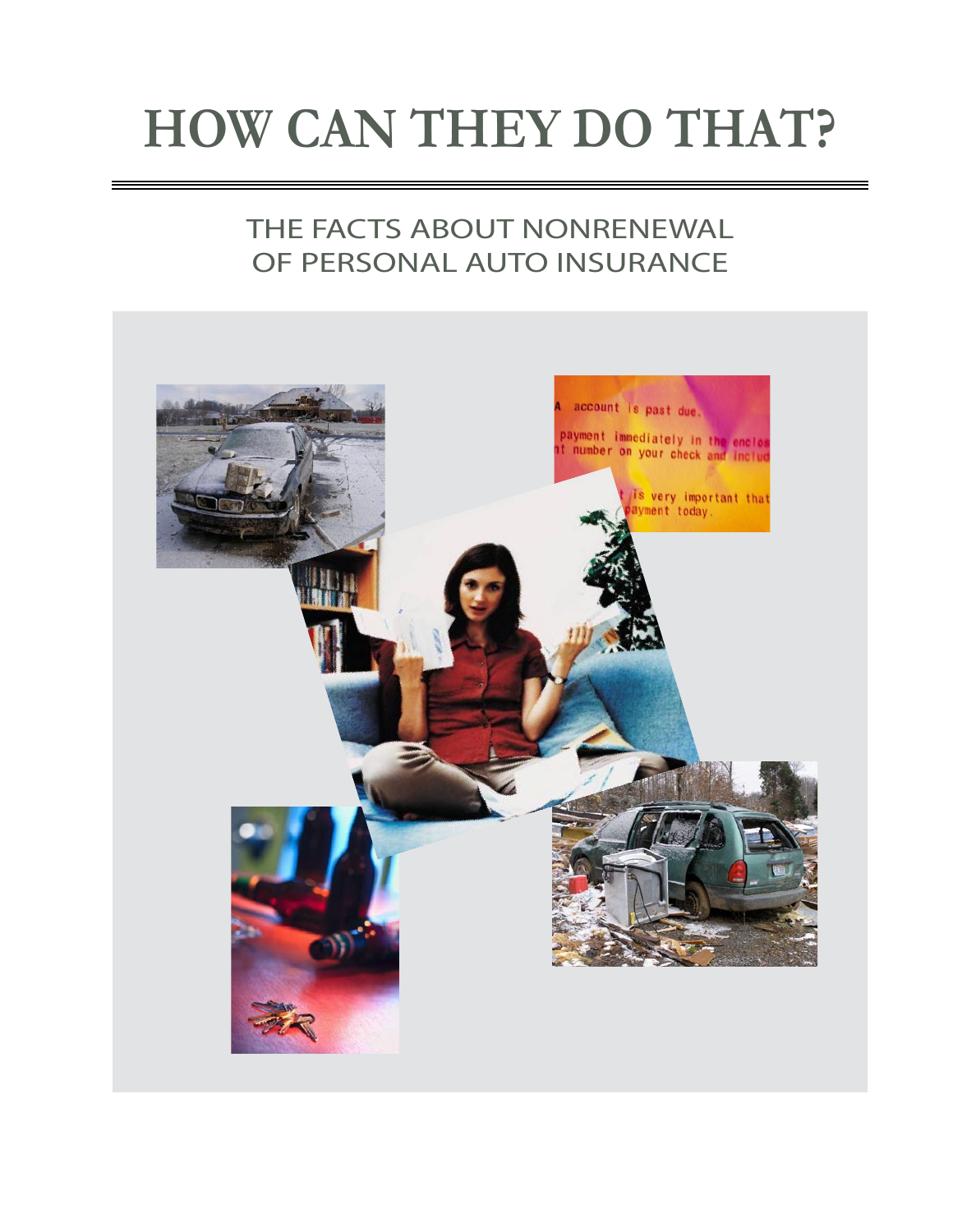### **What are the facts about nonrenewal of personal auto insurance?**

#### Some background information:

When you purchase auto insurance, a company agrees to provide coverage on your vehicle for a specific length of time in exchange for an agreed upon premium amount. The length of time that the insurance will be in effect is called the policy period. This policy period can range from a minimum of three months to a maximum of one year. An insurance company renews your coverage when it lets you know that it is extending the term of your auto policy beyond its current policy period. That notice can simply be the bill you receive for the amount of the premium due for an additional policy period.

#### Remember that cancellation and nonrenewal are two different actions:

Please be aware of the difference between nonrenewal and cancellation. Cancellation refers to termination of your coverage that can take place at any time during the policy period and is not limited to action at the renewal date only. By law, an auto policy can be canceled only for specific reasons:

- 1. Nonpayment of premium
- 2. The driver's license or motor vehicle registration of you or the person who is the named insured on the policy has been suspended or revoked during the policy period, or within 180 days before the starting date of the policy. This also applies to any driver who lives in your home or regularly drives the insured vehicle.
- 3. The insurance company becomes aware of fraud or misrepresentation on your part to obtain or continue coverage, or in filing a claim under the policy.
- 4. The company finds willful acts or omissions by you or the named insured on the policy that increases any covered hazard. This includes acts such as putting false information on your policy application or deliberately failing to reveal prior convictions or violations.
- 5. The Department of Insurance determines that keeping the policy in force would cause the insurance company to be in violation of Kentucky statutes or regulations.

Keep in mind that although the final result – termination of your auto coverage – is the same, the requirements for cancellation and nonrenewal are different.

#### What nonrenewal means:

Nonrenewal means that your insurance company informs you at the time of your policy renewal that it no longer plans to offer you coverage.

#### What the insurance company is required to do:

- $\checkmark$  The company must notify you that it does not intend to renew your auto insurance at least 75 days before the date your policy is due for renewal.
- $\checkmark$  The notice must include the reason for the nonrenewal.
- $\checkmark$  The insurer must let you know that you might be eligible for coverage through the Kentucky Automobile Insurance Plan.
- $\checkmark$  The company must inform you that you may, within seven days, request in writing that the Commissioner of the Department of Insurance determine if there is adequate reason to refuse to renew the policy. This request should be made to the Department of Insurance.

Remember - An insurance company's decision to cancel or nonrenew your personal auto coverage can be based not only on your own driving record, but also on the driving records of anyone who lives in your home or who regularly drives the insured vehicle.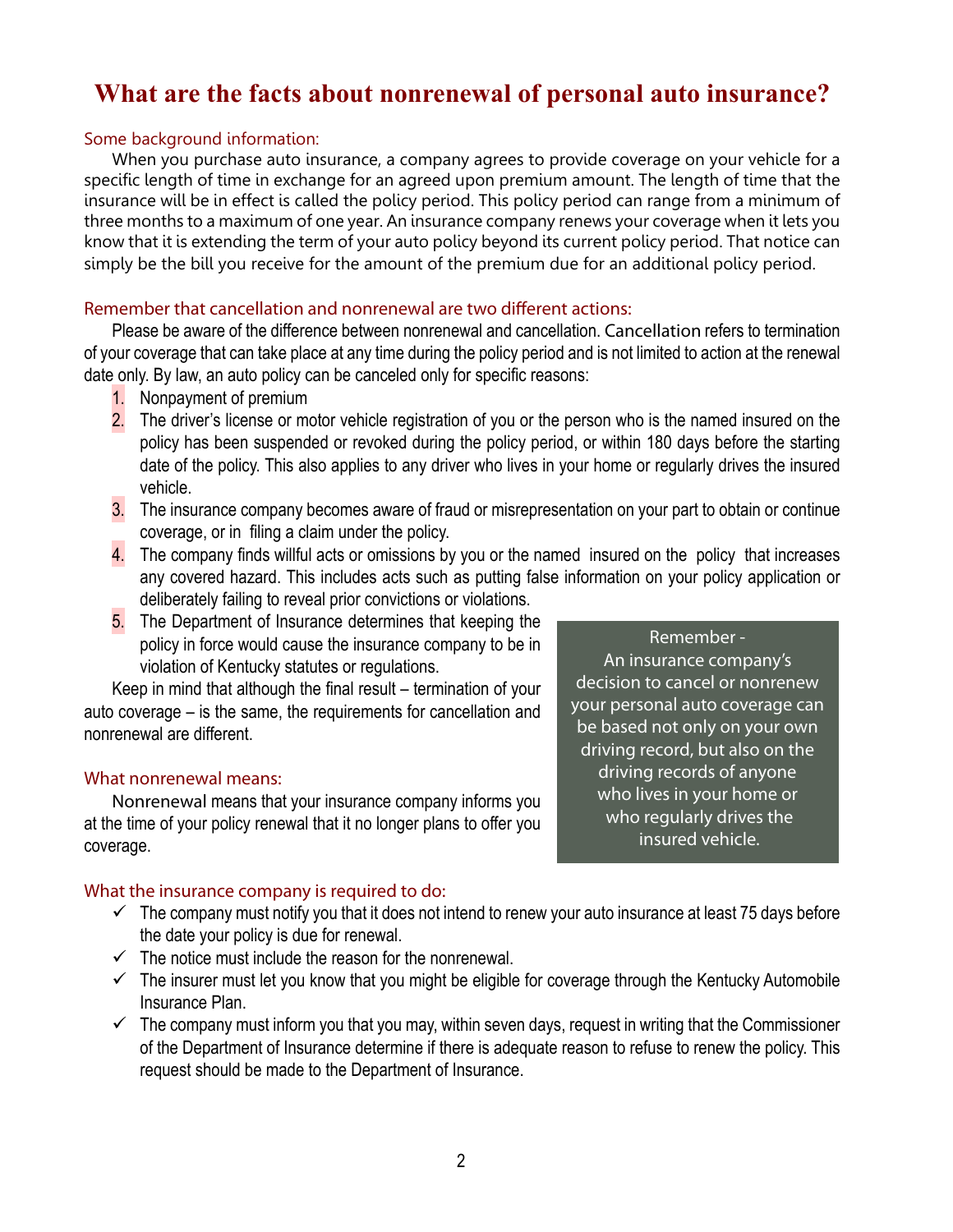In the case of policy cancellation rather than nonrenewal, the advance notice required by the insurance company is 20 days before the effective date of cancellation. If the cancellation is for nonpayment of premium, at least 14 days notice must be given. A cancellation notice must also include the reason for ending your coverage.

#### What the insurance company is not allowed to do:

- $\checkmark$  The insurer cannot refuse to renew a policy only because the insured has a disability, as long as the disability does not impair the person's mechanically assisted driving ability.
- $\checkmark$  A policy cannot be nonrenewed on the basis of race, religion, nationality, ethnic group, age, sex, or marital status.
- $\checkmark$  The company cannot refuse to renew your coverage only because you previously had auto insurance from a carrier providing nonstandard coverage.
- $\checkmark$  The nonrenewal cannot be based only on the fact that another insurer previously declined to insure you or terminated your coverage.
- $\checkmark$  An insurance company cannot refuse to renew an auto insurance policy based only on credit history or lack of credit history. However, in the state of Kentucky, credit scoring currently is not prohibited for use in underwriting or rating.

#### Nonrenewal for nonpayment of premium:

If an insurance company notifies you that it is willing to renew your auto policy and you do not pay the premium by the due date, your coverage will end without further notice on that due date.

The company's responsibility is to send a bill or other notice of its intention to renew the coverage. This notice must be sent to the last known address of the person named as the primary insured on the policy at least 30 days before the end of the current policy period. The amount of the renewal premium and the date the premium is due must be clearly stated. If the policy terminates because your renewal premium is not received by the due date, the insurer then must send a notice within 15 days letting you know that the policy was not renewed and giving the date on which coverage ended.

The policyholder's responsibility is to be sure that the insurance company is notified of any change of address so that bills and other notices can be delivered in a reasonable time period. The policyholder must then abide by the terms of the renewal by paying the premium charge by the due date.

#### What can happen if you drive without insurance:

If the Department of Vehicle Regulation of the Transportation Cabinet learns that you are driving without insurance, they will revoke the registration of your vehicle and suspend your license plate. If a law enforcement officer stops you, the courts can impose a fine ranging from \$500 - \$1000, a sentence of 90 days in jail or both. For each additional violation within a fiveyear period, the courts can revoke your license for one year, assess a fine of at least \$1,000 and sentence you to up to six months in jail.



#### More about the Kentucky Automobile Insurance Plan:

If you are not able to find another source of insurance in the regular market because of your driving record or claims experience, you may apply for coverage with the Kentucky Automobile Insurance Plan (KAIP) through any agent who sells auto insurance. In general, the Kentucky Automobile Insurance Plan operates as an insurer of last resort. It is important that you try to shop around for insurance before applying for KAIP coverage. If you find it is necessary to go with the plan, you can cancel your coverage at any time if you secure coverage for your vehicle at a lower premium. KAIP will prorate your costs, and any money due to you will be returned. For more information, contact any licensed property and casualty agent in your area or call KAIP at 502-327-8909.